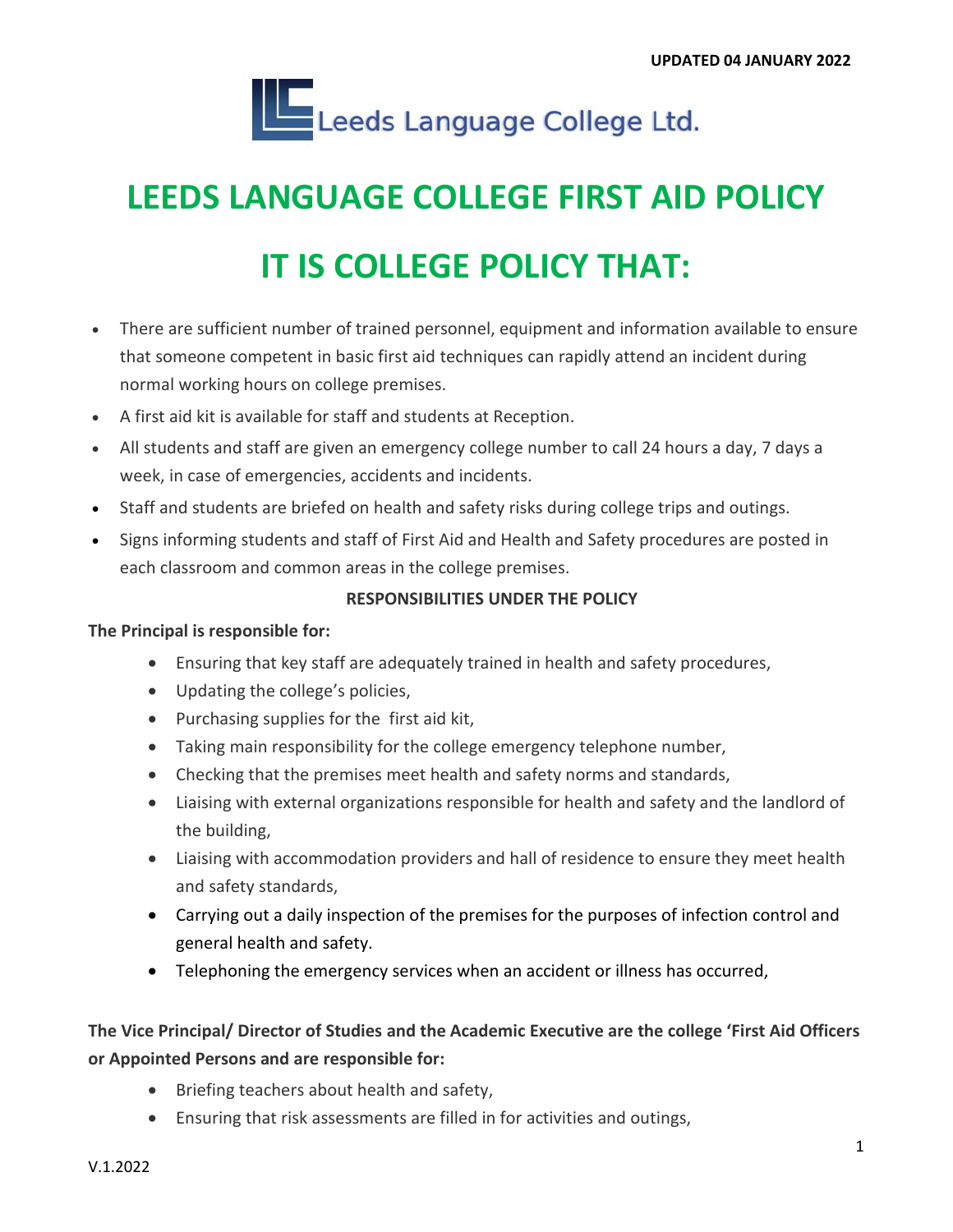- Administering first aid in cases of injury/illness at the college,
- Writing up incidents and accidents reports,
- Informing the Principal and Administration team when an incident or accident has occurred.
- Liaising with leisure activity venues, tour guides and venue representatives to ensure that students will have access to emergency assistance and first aid during organized trips and outings.
- Nominating leisure activity supervisors who will take charge in emergencies during college trips and outings and call the emergency services and the college in the event of an accident or incident,
- Carrying out inspections of the premises for the purposes of infection control and general health and safety.
- Contacting the emergency services when an accident or illness has occurred,

# **The Administration Manager is the college 'First Aid Officer and Appointed Person' and is responsible for the following:**

- **A. In the Principal's, Vice Principal's and Director of Studies' or Academic Executive's absence;**
	- Briefing teachers about health and safety,
	- Ensuring that risk assessments are filled in for activities and outings,
	- Administering first aid in cases of injury/illness at the college,
	- Writing up incidents and accidents reports,
	- Informing the Principal and Administration team when an incident or accident has occurred.
	- Liaising with leisure activity venues, tour guides and venue representatives to ensure that students will have access to emergency assistance and first aid during organized trips and outings.
	- Nominating leisure activity supervisors who will take charge in emergencies during college trips and outings and call the emergency services and the college in the event of an accident or incident,
	- Carrying out inspections of the premises for the purposes of infection control and general health and safety.
	- Contacting the emergency services when an accident or illness has occurred,

### **B. At all times at the college;**

- Briefing students and colleagues about the college's health and safety policies,
- Informing students and staff about the location of the first aid kit,
- Administering first aid in cases of injury/illness at the college,
- Informing the Principal and Director Of Studies of any injuries, accidents and illnesses at the college,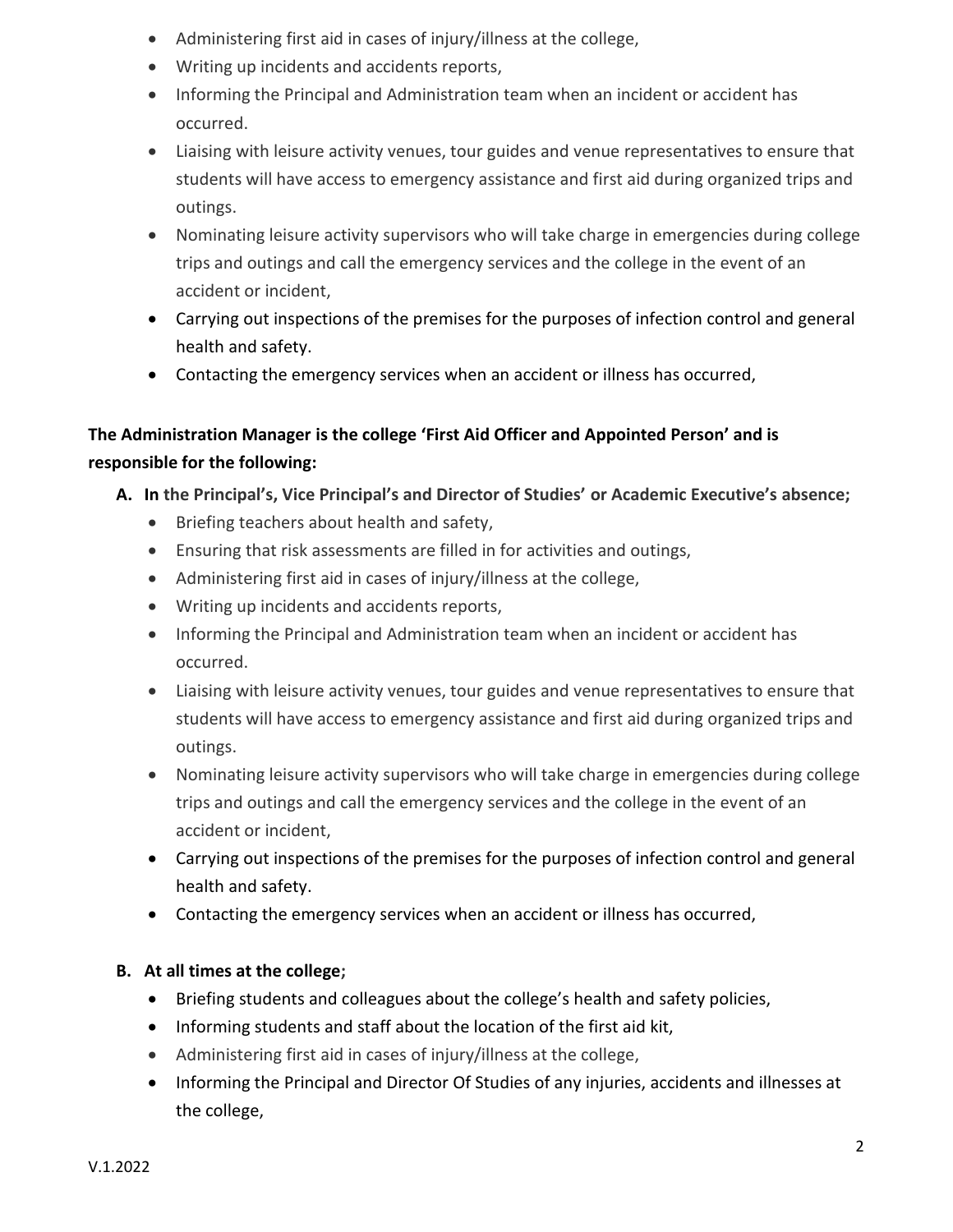- Informing the Principal and Director of Studies when first aid supplies need to be replenished,
- Telephoning the emergency services when an accident or illness has occurred,
- Informing students how to access medical assistance in Leeds,
- Liaising with homestay providers to ensure that students are provided with assistance in emergencies,
- Informing students' next of kin if an accident, incident or illness has occurred,
- Carrying out a daily inspection of the premises for the purposes of infection control and general health and safety.

### **Teachers, Administrators and Interns are responsible for:**

- Briefing students and colleagues about the college's health and safety policies,
- Informing the college of any broken equipment or furnishings which could potentially cause injury or harm to the staff and students in their classrooms or anywhere on the college premises,
- Maintaining the classrooms and premises in a safe, tidy and hygienic state by removing or tidying any items, wires, waste, furnishings or equipment which could cause injury or ill-health to staff or students,
- Carrying out a daily inspection of their classrooms and the staff room for the purposes of infection control and general health and safety,
- Writing up risk assessments for all college trips and outings,
- Instructing students to go to Reception if they are injured and immediately informing Reception, the Director of Studies or Principal if a student or colleague is unwell or has sustained an injury,
- Accompanying students to reception if they are unwell or injured,
- Instructing students to sit down and summoning assistance if a student is too unwell to walk to Reception by himself/herself,
- Removing students from a classroom if there has been a spillage of blood, discharge of waste, urine, vomit, chemical contamination or if someone loses consciousness,
- Ensuring first aid and health and safety signs are visible in each classroom,
- Identifying themselves as teachers, taking charge of student welfare and taking responsible action if an accident or incident has occurred at the college or during college trips and outings.
- Assisting students in communicating with the police, ambulance or other emergency service crews.
- Telephoning emergency services (ambulance, the police etc.) when an accident or other emergency has occurred.